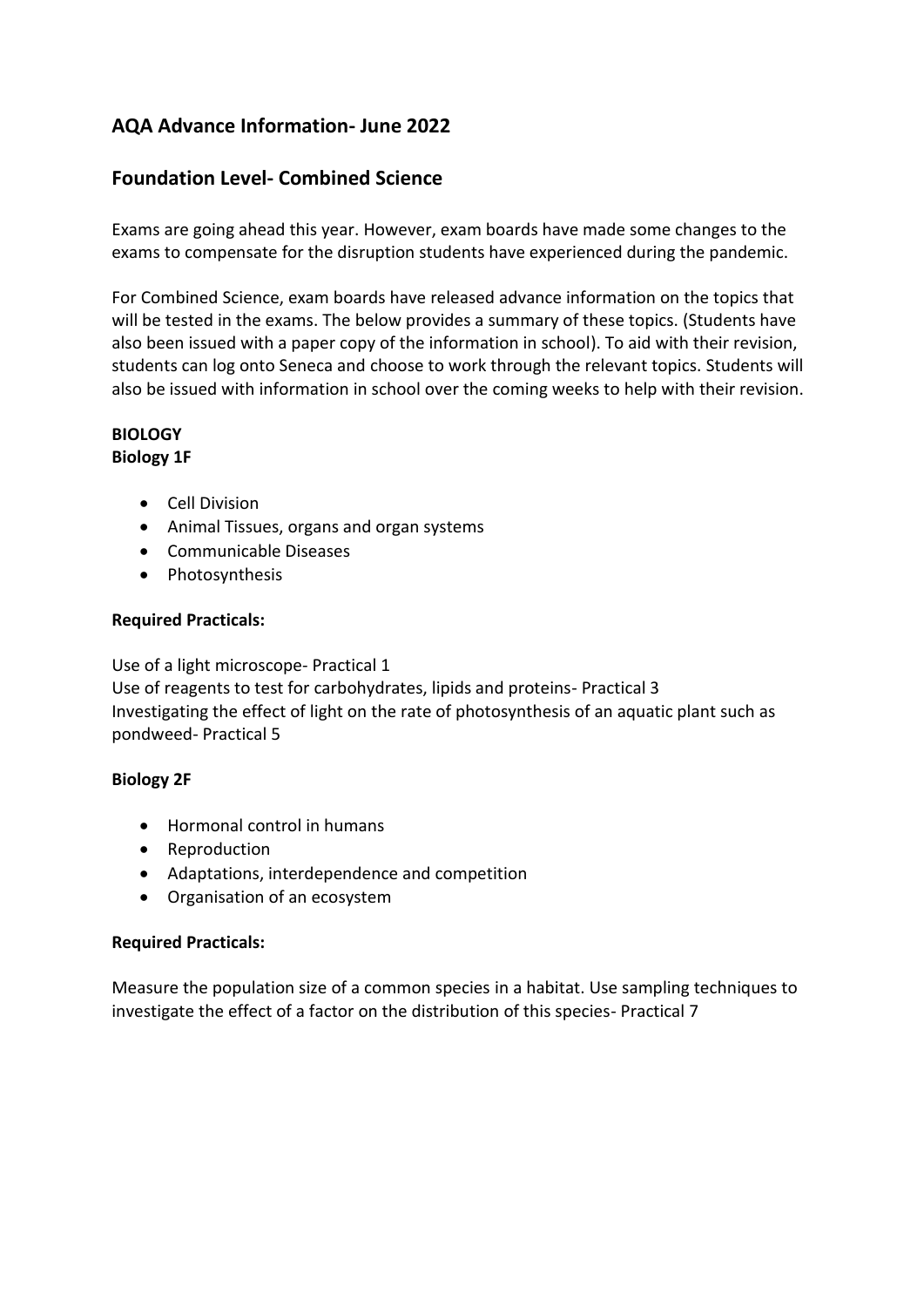### **CHEMISTRY Chemistry 1F**

- The Periodic Table
- How bonding and structure are related to the properties of substances
- Structure and bonding of Carbon
- Reactivity of metals
- Reactions of acids
- Electrolysis

### **Required Practicals:**

Preparation of a pure, dry sample of a soluble salt from an insoluble oxide or carbonate-Practical 8

Investigate what happens when aqueous solutions are electrolysed using inert electrodes-Practical 9

Investigating the variables that affect temperature changes in reacting solutions e.g. acid plus metals, acid plus carbonates, neutralisations, displacement of metals- Practical 10

### **Chemistry 2F**

- Rate of reaction
- Reversible reactions and dynamic equilibrium
- Carbon compounds as fuels and feedstock
- Purity, formluations and chromatography
- The composition and evolution of the Earth's atmosphere
- Common atmospheric pollutants and their sources
- Using the Earth's resources and obtaining potable water

### **Required Practicals:**

Investigating how changes in concentration affect the rates of reaction by a method involving measuring the volume of gas produced and a method involving a change in colour or turbidity- Practical 11

Investigating how paper chromatography can be used to separate and tell the difference between coloured substances. Students should calculate Rf values- Practical 12